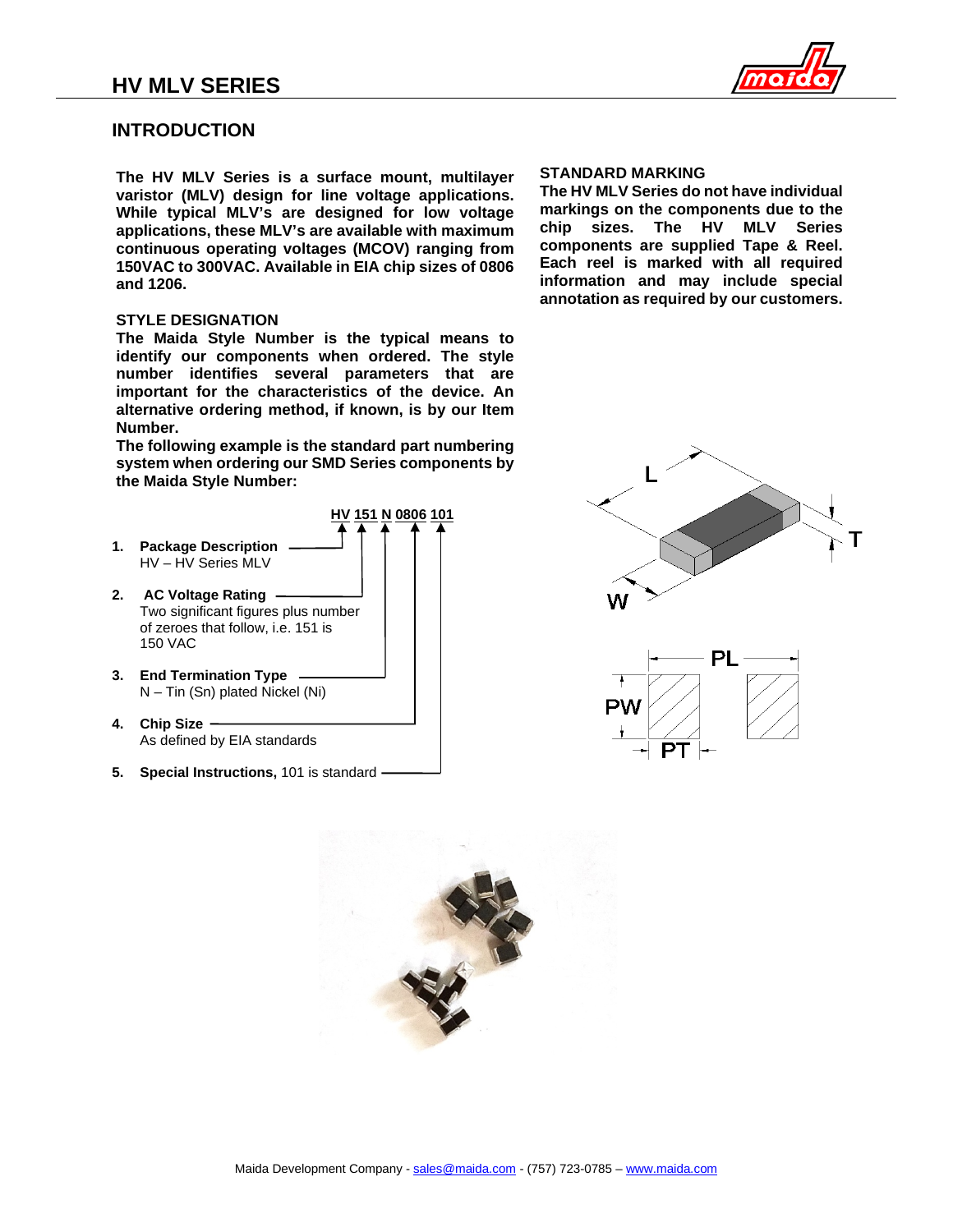

## **INTRODUCTION**

**The MLV Series, designed for surface mount applications, are small multilayer varistors. They are available in standard EIA sizes of 0402, 0603, 0805, 1206, 1210, 1812 and 2220 packages.** 

**SV Series – This is our standard MLV series. They provide good high current pulse protection with moderate capacitance.**

**The MLV Series of varistors are designed to provide transient, surge, and ESD (Electrostatic Discharge) protection for a wide variety of applications.** 

#### **STYLE DESIGNATION**

**The Maida Style Number is the typical means to identify our components when ordered. The style number identifies several parameters that are important for the characteristics of the device. An alternative ordering method, if known, is by our Item Number.**

**The following example is the standard part numbering system when ordering our MLV Series components by the Maida Style Number:**

**STANDARD MARKING The MLV Series do not have markings.** 



- **SV 18 N 0603 120 R 1. Series Designation 2. DC Voltage Rating (VDC) 3. End Termination Type** N – Tin (Sn) plated Nickel (Ni) **4. Chip size** As defined by EIA standards
- **5. Nominal Capacitance (pF)** Two significant figures plus number of zeroes that follow, i.e. 120 is 12 pF
- **8. Packaging Code** B – Bulk
	- R Tape & Reel

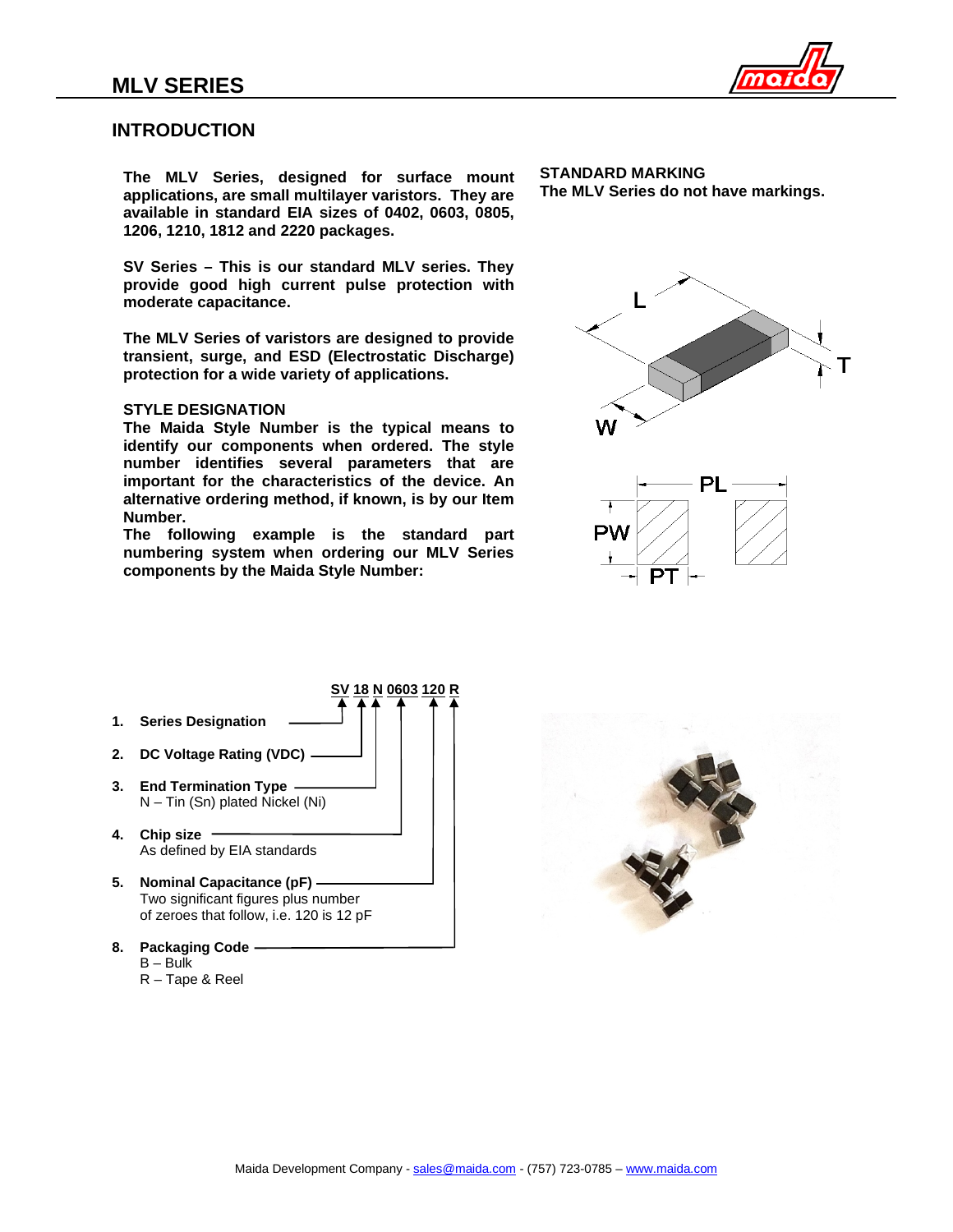### **HV SERIES (For line voltage and higher)**

|               |                  |  |  |  |             |                |                               | <b>Maximum Ratings</b> |           |                  |                                    |               |                     | <b>Electrical Characteristics</b> |                 |                          |       |         |
|---------------|------------------|--|--|--|-------------|----------------|-------------------------------|------------------------|-----------|------------------|------------------------------------|---------------|---------------------|-----------------------------------|-----------------|--------------------------|-------|---------|
|               | Recognitions     |  |  |  |             |                | Continuous                    |                        | Transient |                  |                                    |               |                     |                                   | Max             |                          |       |         |
|               |                  |  |  |  |             |                |                               |                        | Nominal   | Peak             |                                    | Varistor      |                     | Clamping                          |                 | <b>Typical</b>           |       |         |
| Maida         | To               |  |  |  | Nominal     | <b>Minimum</b> | Applied<br>Voltage<br>Marking |                        | Energy    | <b>Discharge</b> | Current<br>$8 \times 20 \ \mu sec$ |               | Voltage<br>@1 mA DC |                                   | Voltage         |                          | Cap.  |         |
| Style         | Safety           |  |  |  | <b>Size</b> |                |                               |                        |           | <b>INOM</b>      |                                    |               |                     |                                   | (@Test Current) |                          |       |         |
| Number        | Agency           |  |  |  |             |                |                               |                        |           | 8 x 20           | $8x20\mu s$                        | # Pulses      |                     |                                   |                 |                          |       | 1 V rms |
|               | <b>Standards</b> |  |  |  |             |                |                               |                        | $\mu$ sec | (15)             |                                    | $\mathcal{P}$ | Vmin                | Vmax                              |                 | $(8 \times 20 \mu \sec)$ | @1kHz |         |
|               | ABCDEF           |  |  |  |             | (EIA)          |                               | (AC)                   | (DC)      | (J)              | (A)                                | (A)           | (A)                 | (V)                               | (V)             | (V)                      | (A)   | (pF)    |
| HV151N0806101 | XX               |  |  |  |             | 0806           | N/A                           | 150                    | 200       | 0.7              | 10.0                               | 40            | 25                  | 216                               | 264             | 340                      |       | 60      |
| HV181N0806101 | <b>XX</b>        |  |  |  |             | 0806           | N/A                           | 180                    | 230       | 0.8              | 10.0                               | 40            | 25                  | 243                               | 297             | 400                      |       | 40      |
| HV251N0806101 | $X$ $X$          |  |  |  |             | 0806           | N/A                           | 250                    | 330       | 1.0              | 10.0                               | 40            | 25                  | 354                               | 432             | 500                      |       | 25      |
| HV271N0806101 | XX               |  |  |  |             | 0806           | N/A                           | 270                    | 360       | 1.2              | 10.0                               | 40            | 25                  | 387                               | 473             | 560                      |       | 15      |
| HV151N1206101 | XX               |  |  |  |             | 1206           | N/A                           | 150                    | 200       | $1.5\,$          | 10.0                               | 80            | 50                  | 216                               | 264             | 350                      |       | 35      |
| HV181N1206101 | $X$ $X$          |  |  |  |             | 1206           | N/A                           | 180                    | 230       | 1.6              | 10.0                               | 80            | 50                  | 243                               | 297             | 380                      |       | 30      |
| HV251N1206101 | <b>XX</b>        |  |  |  |             | 1206           | N/A                           | 250                    | 330       | 2.0              | 10.0                               | 80            | 50                  | 354                               | 432             | 560                      |       | 20      |
| HV271N1206101 | XX               |  |  |  |             | 1206           | N/A                           | 270                    | 360       | 2.5              | 10.0                               | 80            | 50                  | 387                               | 473             | 600                      |       | 20      |
| HV301N1206101 | X X              |  |  |  |             | 1206           | N/A                           | 300                    | 390       | 3.0              | 10.0                               | 80            | 50                  | 425                               | 518             | 650                      |       | 15      |

## **SV SERIES**

|               |                     |           |  |       |             |              | <b>Maximum Ratings</b> |            |           |           |                         | <b>Electrical Characteristics</b> |          |         |                 |                                |       |
|---------------|---------------------|-----------|--|-------|-------------|--------------|------------------------|------------|-----------|-----------|-------------------------|-----------------------------------|----------|---------|-----------------|--------------------------------|-------|
|               |                     |           |  |       |             |              |                        | Continuous | Transient |           |                         |                                   | Max      |         |                 |                                |       |
|               | <b>Recognitions</b> |           |  |       |             |              |                        | Peak       |           | Varistor  |                         | Clamping                          |          | Typical |                 |                                |       |
| Maida         | To                  |           |  |       | Nominal     | Minimum      | Applied<br>Voltage     |            | Energy    |           | Current                 |                                   | Voltage  |         | Voltage         |                                | Cap.  |
| <b>Style</b>  | Safety              |           |  |       | <b>Size</b> | Marking      |                        |            |           |           | $8 \times 20 \ \mu sec$ |                                   | @1 mA DC |         | (@Test Current) |                                |       |
| Number        | Agency              |           |  |       |             |              |                        |            | 10 x 1000 | 8 x 20    |                         | # Pulses                          |          |         |                 |                                |       |
|               | Standards           |           |  |       |             |              |                        |            | $\mu$ sec | $\mu$ sec | $\mathbf{1}$            | 2                                 | Vmin     | Vmax    |                 | $(8 \times 20 \mu \text{sec})$ | @1kHz |
|               | A                   | B C D E F |  | (EIA) |             | (AC)<br>(DC) |                        | (J)        | (J)       | (A)       | (A)                     | (V)                               | (V)      | (V)     | (A)             | (pF)                           |       |
| SV5R5N0402271 |                     |           |  |       | 0402        | N/A          | 4                      | 5.5        | 0.1       | 0.1       | 20                      | 20                                | 6.9      | 9.3     | 19              | 1                              | 270   |
| SV9N0402131   |                     |           |  |       | 0402        | N/A          | 6.5                    | 9          | 0.1       | 0.1       | 20                      | 20                                | 11.3     | 15.2    | 32              | $\mathbf{1}$                   | 130   |
| SV11N0402121  |                     |           |  |       | 0402        | N/A          | 8                      | 11         | 0.1       | 0.1       | 20                      | $\overline{20}$                   | 12.7     | 17.3    | 33              | $\mathbf{1}$                   | 120   |
| SV11N0402400  |                     |           |  |       | 0402        | N/A          | 8                      | 11         | 0.1       | 0.1       | 10                      | 10                                | 12.7     | 17.3    | 33              | $\mathbf{1}$                   | 40    |
| SV14N0603900  |                     |           |  |       | 0402        | N/A          | 11                     | 14         | 0.1       | 0.1       | 20                      | 20                                | 16.2     | 19.8    | 38              | 1                              | 90    |
| SV14N0603330  |                     |           |  |       | 0402        | N/A          | 11                     | 14         | 0.1       | 0.1       | 10                      | 10                                | 16.2     | 19.8    | 42              | $\mathbf{1}$                   | 33    |
| SV18N0603850  |                     |           |  |       | 0402        | N/A          | 14                     | 18         | 0.1       | 0.1       | 20                      | 20                                | 19.8     | 24.2    | 45              | $\mathbf{1}$                   | 85    |
| SV3R5N0603181 |                     |           |  |       | 0603        | N/A          | 2.5                    | 3.3        | 0.1       | 0.1       | 20                      | 20                                | 4.4      | 6.6     | 13              | 1                              | 180   |
| SV5R5N0603271 |                     |           |  |       | 0603        | N/A          | 4                      | 5.5        | 0.1       | 0.1       | 30                      | 30                                | 6.9      | 9.3     | 16              | $\mathbf{1}$                   | 270   |
| SV8N0603141   |                     |           |  |       | 0603        | N/A          | 6                      | 8          | 0.1       | 0.1       | 30                      | 30                                | 8.8      | 13.2    | 29              | $\mathbf{1}$                   | 140   |
| SV9N0603211   |                     |           |  |       | 0603        | N/A          | $\overline{7}$         | 9          | 0.1       | 0.1       | 30                      | 30                                | 10       | 15      | 27              | -1                             | 210   |
| SV11N0603201  |                     |           |  |       | 0603        | N/A          | 8                      | 11         | 0.1       | 0.1       | $\overline{30}$         | 30                                | 13       | 18      | $\overline{27}$ | 1                              | 200   |
| SV14N0603101  |                     |           |  |       | 0603        | N/A          | 11                     | 14         | 0.1       | 0.1       | 30                      | 30                                | 16.2     | 19.8    | 35              |                                | 100   |
| SV14N0603151  |                     |           |  |       | 0603        | N/A          | 11                     | 14         | 0.1       | 0.1       | 30                      | 30                                | 16.2     | 19.8    | 35              | 1                              | 150   |
| SV18N0603131  |                     |           |  |       | 0603        | N/A          | 14                     | 18         | 0.1       | 0.1       | 30                      | 30                                | 19.8     | 24.2    | 40              | 1                              | 130   |
| SV26N0603101  |                     |           |  |       | 0603        | N/A          | 20                     | 26         | 0.1       | 0.1       | 30                      | 30                                | 27.9     | 34.1    | 58              | $\overline{1}$                 | 100   |
| SV30N0603040  |                     |           |  |       | 0603        | N/A          | 25                     | 30         | 0.1       | 0.1       | 30                      | 30                                | 38       | 46      | 65              | 1                              | 40    |
| SV39N0603030  |                     |           |  |       | 0603        | N/A          | 30                     | 39         | 0.1       | 0.1       | 30                      | 30                                | 42       | 52      | 80              | $\mathbf{1}$                   | 30    |
| SV5R5N0805102 |                     |           |  |       | 0805        | N/A          | 4                      | 5.5        | 0.3       | 0.3       | 120                     | 120                               | 6.9      | 9.3     | 15              | $\overline{2}$                 | 1000  |
| SV9N0805641   |                     |           |  |       | 0805        | N/A          | 6.5                    | 9          | 0.3       | 0.3       | 120                     | 120                               | 11.3     | 15.2    | 24              | $\overline{2}$                 | 640   |
| SV11N0805581  |                     |           |  |       | 0805        | N/A          | 8                      | 11         | 0.3       | 0.3       | 120                     | 120                               | 13       | 18      | 27              | $\overline{2}$                 | 580   |
| SV14N0805501  |                     |           |  |       | 0805        | N/A          | 10                     | 14         | 0.3       | 0.3       | 120                     | 120                               | 17.5     | 23.7    | 30              | $\overline{2}$                 | 500   |
| SV18N0805401  |                     |           |  |       | 0805        | N/A          | 14                     | 18         | 0.3       | 0.3       | 120                     | 120                               | 23       | 30      | 40              | $\overline{2}$                 | 400   |
| SV22N0805361  |                     |           |  |       | 0805        | N/A          | 17                     | 22         | 0.3       | 0.3       | 120                     | 120                               | 28       | 34      | 50              | $\overline{2}$                 | 360   |
| SV26N0805281  |                     |           |  |       | 0805        | N/A          | 20                     | 26         | 0.3       | 0.3       | 120                     | 120                               | 33       | 40      | 58              | $\overline{2}$                 | 280   |
| SV30N0805201  |                     |           |  |       | 0805        | N/A          | 25                     | 30         | 0.3       | 0.3       | 120                     | 120                               | 38       | 46      | 65              | $\overline{2}$                 | 200   |
| SV39N0805151  |                     |           |  |       | 0805        | N/A          | 30                     | 39         | 0.3       | 0.3       | 120                     | 120                               | 42       | 52      | 80              | $\overline{2}$                 | 150   |
| SV5R5N1206312 |                     |           |  |       | 1206        | N/A          | $\overline{4}$         | 5.5        | 0.4       | 0.4       | 100                     | 100                               | 7.5      | 10.5    | 20              | 10                             | 3100  |
| SV9N1206222   |                     |           |  |       | 1206        | N/A          | 6.5                    | 9          | 0.4       | 0.4       | 150                     | 150                               | 11.3     | 15.2    | $\overline{25}$ | 10                             | 2200  |
| SV14N1206172  |                     |           |  |       | 1206        | N/A          | 10                     | 14         | 0.4       | 0.4       | 150                     | 150                               | 17.5     | 23.7    | 30              | 10                             | 1700  |
| SV18N1206102  |                     |           |  |       | 1206        | N/A          | 14                     | 18         | 0.4       | 0.4       | 150                     | 150                               | 23       | 30      | 40              | 10                             | 1000  |
| SV26N1206941  |                     |           |  |       | 1206        | N/A          | 20                     | 26         | 0.4       | 0.4       | 150                     | 150                               | 33       | 40      | 58              | 10                             | 940   |
| SV30N1206891  |                     |           |  |       | 1206        | N/A          | 25                     | 30         | 0.4       | 0.4       | 150                     | 150                               | 38       | 46      | 66              | 10                             | 890   |
| SV42N1206641  |                     |           |  |       | 1206        | N/A          | 30                     | 42         | 0.4       | 0.4       | 150                     | 150                               | 46       | 60      | 180             | 10                             | 640   |
| SV48N1206601  |                     |           |  |       | 1206        | N/A          | 40                     | 48         | 0.4       | 0.4       | 150                     | 150                               | 55       | 66      | 100             | 10                             | 600   |
| SV56N1206181  |                     |           |  |       | 1206        | N/A          | 40                     | 56         | 0.4       | 0.4       | 150                     | 150                               | 63       | 77      | 120             | 10                             | 180   |
| SV18N1210172  |                     |           |  |       | 1210        | N/A          | 14                     | 18         | 0.9       | 0.9       | 220                     | 220                               | 23       | 30      | 40              | 10                             | 1700  |
| SV26N1210122  |                     |           |  |       | 1210        | N/A          | 20                     | 26         | 0.9       | 0.9       | 220                     | 220                               | 33       | 40      | 58              | 10                             | 1200  |
| SV30N1210901  |                     |           |  |       | 1210        | N/A          | $\overline{25}$        | 30         | 0.9       | 0.9       | 220                     | 220                               | 38       | 46      | 66              | 10                             | 900   |
| SV38N1210781  |                     |           |  |       | 1210        | N/A          | 30                     | 38         | 0.9       | 0.9       | 250                     | 250                               | 42.3     | 51.7    | 77              | 10                             | 780   |
| SV48N1210451  |                     |           |  |       | 1210        | N/A          | 40                     | 48         | 0.9       | 0.9       | 250                     | 250                               | 55       | 66      | 100             | 10                             | 450   |
| SV60N1210601  |                     |           |  |       | 1210        | N/A          | 50                     | 60         | 0.9       | 0.9       | 250                     | 250                               | 69       | 83      | 120             | 10                             | 600   |

A = UL1449 D = VDE

 $C = CSA$   $F =$ 

D = VDE<br>E = DEMKO<br>F =